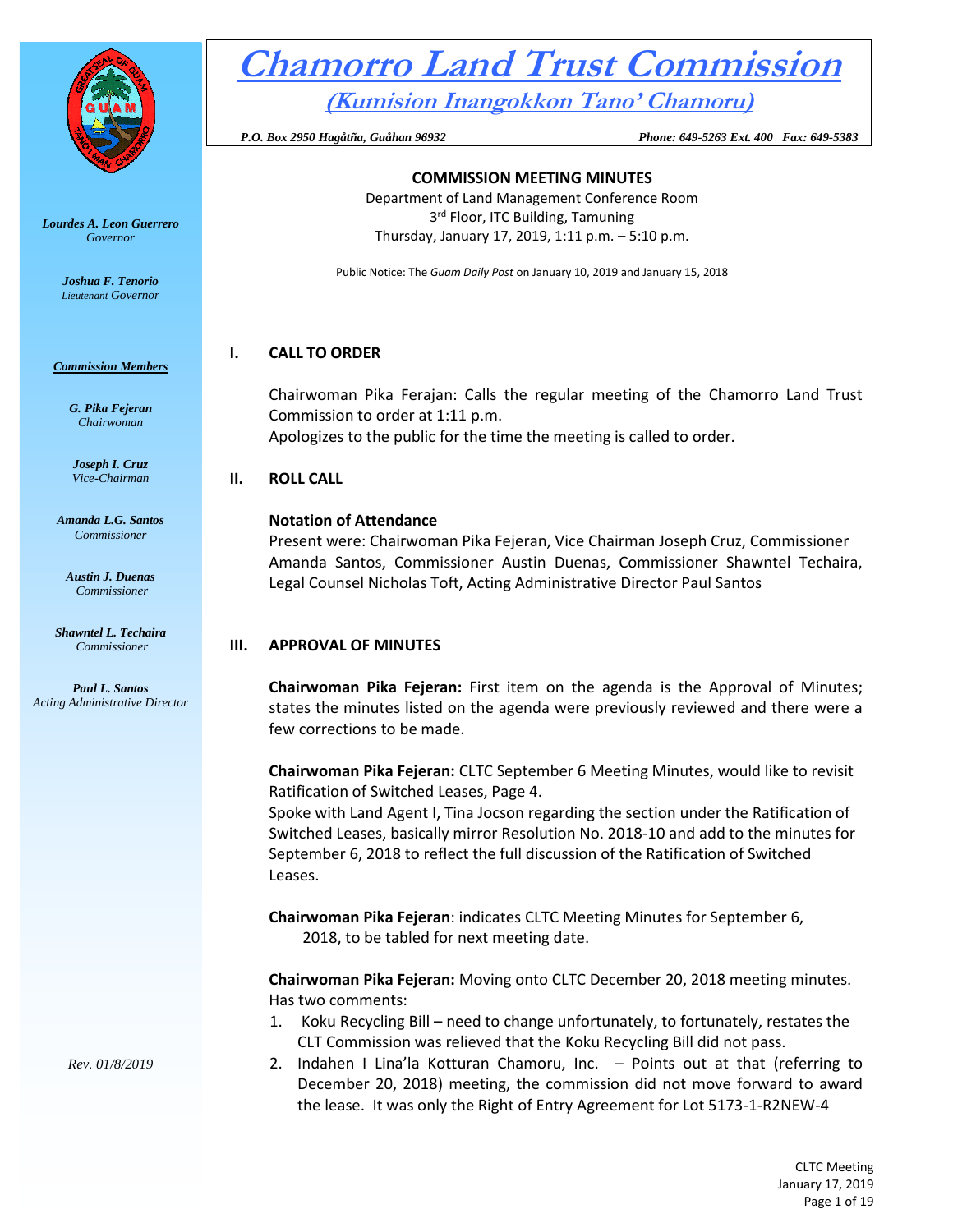until June 30, 2019. The organization still needs to provide proof that they are full tax exempt status. Once the organization has the proper documents to show they are full tax exempt status, the commission would further discuss the license lease agreement with them before approving.

**Vice Chairman Joe Cruz:** indicating correction to be made on the Right of Entry Agreement lot description. Should be **5173**-1-R2NEW-4 and not **51733**-1-R2NEW-4.

**Chairwoman Pika Fejeran**: indicates to have the corrections /revisions made and CLTC Meeting Minutes for December 20, 2019, tabled for next meeting.

**Chairwoman Pika Fejeran:** requests for a summary and action items of every meeting to be done and emailed to the commissioners. It was something Director Michael Borja had always done in the past and would like it to continue.

Chairwoman Pika Fejeran: moving on to the next item on the agenda, Public Comments.

#### **IV. PUBLIC COMMENTS**

**Chairwoman Pika Fejeran:** calling first on the list, Anjolisha Aguon

**Anjolisha Aguon:** states her name and the reason for appearing before the Board of Commissioners. Speaking on behalf of her father in law, Gregory Aguon.

Following up on the status of her father in law's property in regards to the road, utilities and lease.

**Chairwoman Pika Fejeran**: acknowledges Anjolisha Aguon and states they have spoken a few times over the phone. Refers the situation to Assistant Attorney General Nicolas Toft for updates in regards to the other individual who is blocking access to Gregory Aguon's property.

**Assistant Attorney General Nicolas Toft:** replying to Chairwoman Pika Fejeran; yes, there was a request for default age that was made at the Superior Court and was heard before Judge Iriarte. She (referring to Judge Iriarte) did not make any immediate decisions on the case but will make a written decision within 90 days of that hearing. That is what we're (CLTC) is waiting on.

**Chairwoman Pika Fejeran:** asking when is 90 days as far as when is it up.

**Assistant Attorney General Nicolas Toft**: replying to Chairwoman; not when the 90 days is up but the case was heard about 3 to 4 weeks ago.

**Chairwoman Pika Fejeran:** verifying if the 90 days is to get Judge Iriarte's judgement on the case.

**Assistant Attorney General Nicolas Toft:** replying to Chairwoman Fejeran, roughly about 60 days.

**Chairwoman Pika Fejeran:** responding, basically it's a waiting game.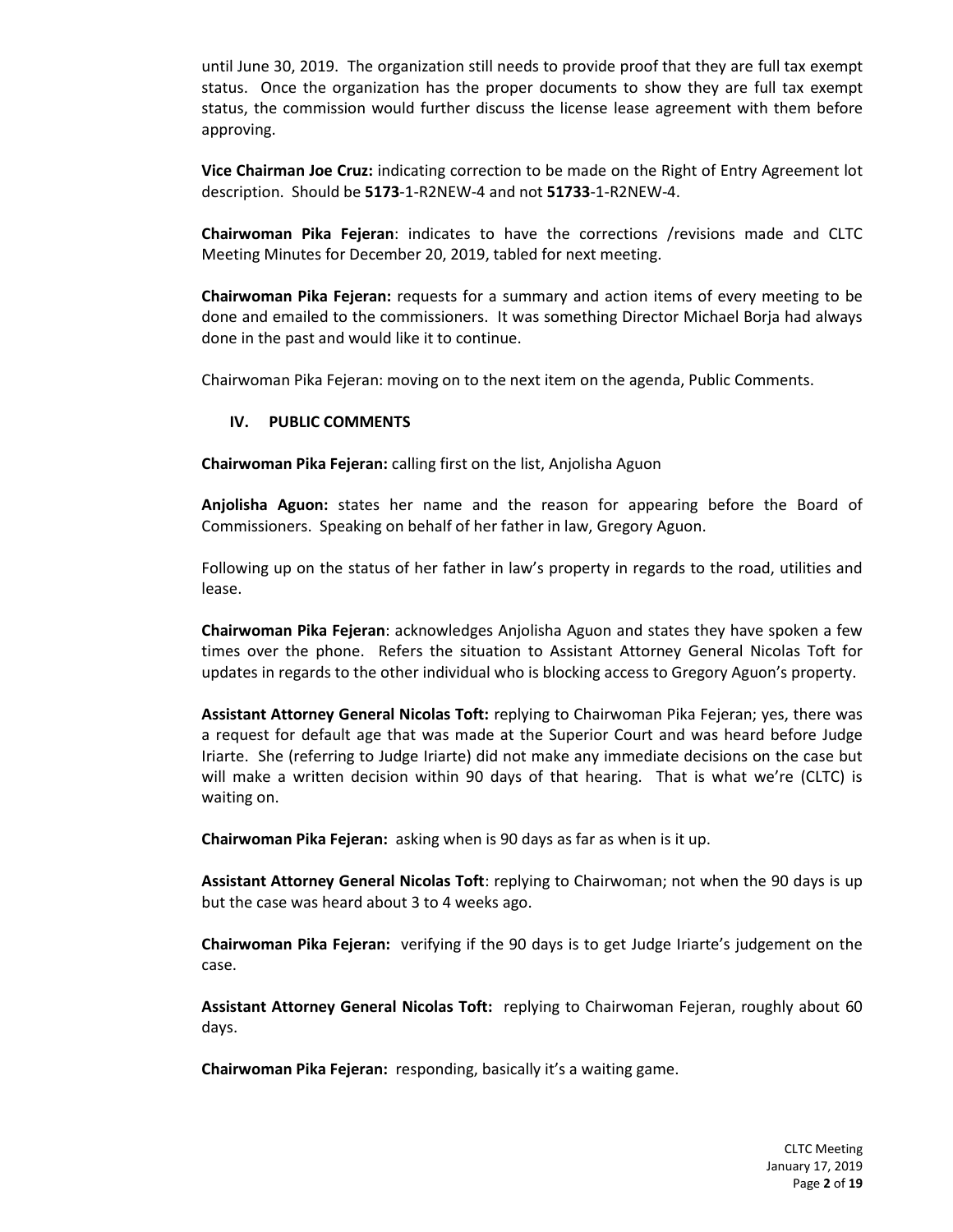**Assistant Attorney General Nicolas Toft:** responding to Chairwoman Fejeran; Yes.

**Chairwoman Pika Fejeran:** Apologizes to Anjolisha Aguon for the situation

**Anjolisha Aguon:** asking what do they (her and her family) do for the next three months. Still without water, without power, no road, no lease, etc… wait another whole year.

**Commissioner Shawntel Techaira:** chimes in, and explains to Anjolisha Aguon that the law needs to run its course. Express understanding and concerns to the inconvenience the situation has caused her and her family. But unfortunately, given the "complexity of the issue", we (referring to CLTC and Anjolisha Aguon) have to let the law run its course. The case has been referred to the courts and CLTC cannot by pass that.

**Commission Members:** thanks Anjolisha Aguon and her family for their patience and moves on to the next person for public comments.

**Chairwoman Pika Fejeran:** calls on Rita Santos Cruz but informed by Land Administrator Margarita Borja that she is on the agenda.

**Chairwoman Pika Fejeran:** moves on to the next person on the list, Alicia Aguon Not present

**Chairwoman Pika Fejeran**: calls the next person on the list, Ina Carillo

Ina Carillo, no comments to be made.

**Chairwoman Pika Fejeran**: calls on Jermaine Guerrero.

**Jermaine Guerrero:** states his name for the record and his reason for appearing before the board. Request for information on the Pre-occupiers Claus.

**Chairwoman Pika Fejeran:** responding to Jermaine Guerrero by citing PL 23-38; Section 6.4 (a) and (b). Awards to occupants of homeland.

(a) Notwithstanding the provisions of section 5, subsections 5.4 through 5.10; the commission shall not serve eviction notices to individuals who presently reside and continuously resided on Chamorro Homelands prior to July 12, 1995, and who qualify under the act.

(b) Persons presently holding land use permits and to qualify under section 5.2 will hereby maintain their home or farms and adhering to all other requirements the Act and of these rules and regulations.

**Jermaine Guerrero:** asking if that (referring to what was just read by Chairwoman Fejeran) apply to all the individuals who applied in '95? Does it affect them?

**Chairwoman Pika Fejeran:** responding by explaining there were previous programs to the Land Trust. The Land Use Permits and the Aruendo; the two sections state the Chamorro Land Trust Commission; believes the process now is all those individuals would have to come in and apply and note on their application that they are pre-occupiers.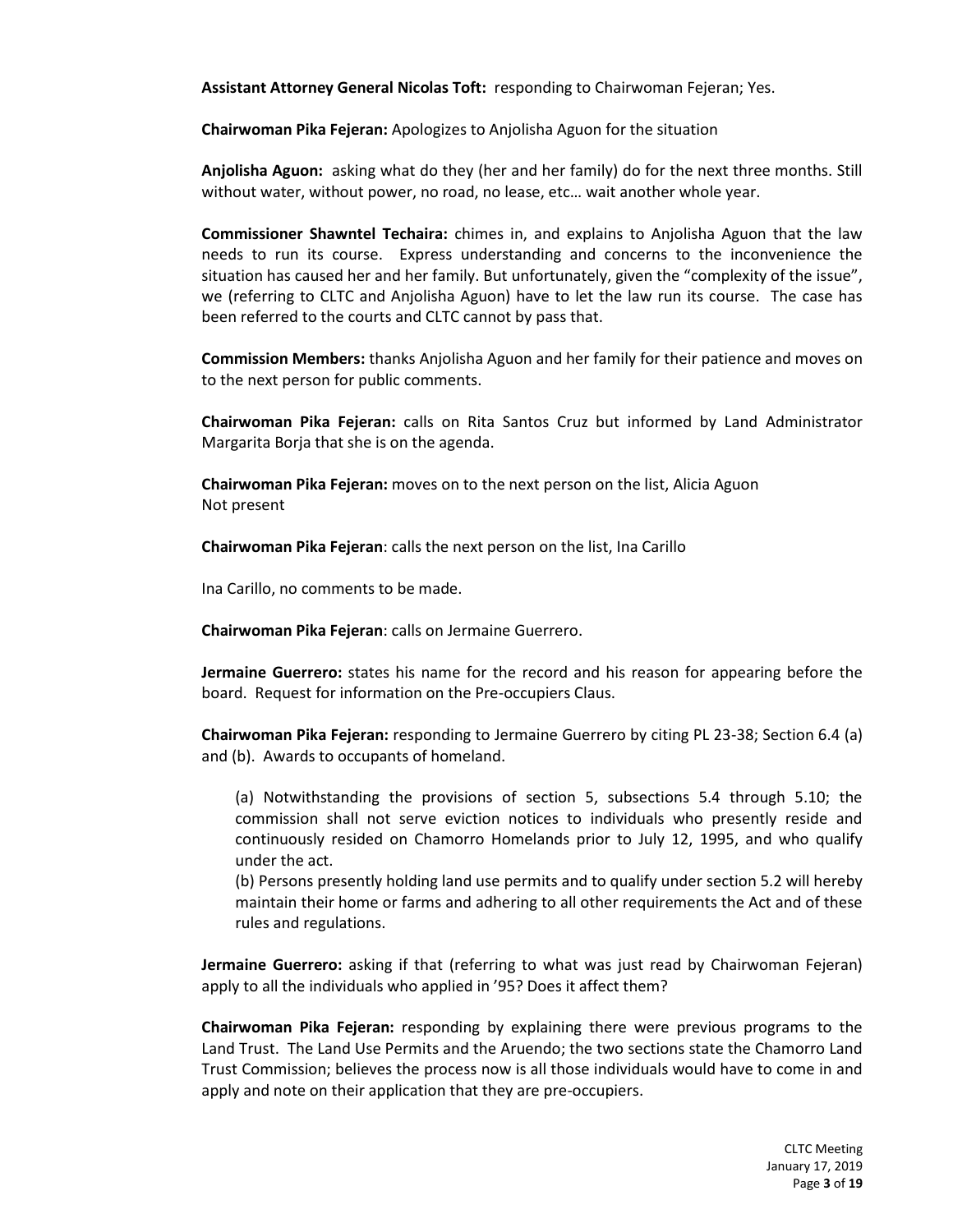**Jermaine Guerrero:** informs the commission (we) referring to him and his family were not aware of that at the time they applied in 1995 and moved into their property in 1995; would that affect those individuals? Would they be evicted?

**Chairwoman Pika Fejeran:** in response; it is Pre 1995

**Jermaine Guerrero:** continues to mention, they (he and his family) were not informed at the time they applied, built their homes and moved in. States, the Commission did not inform them.

**Vice Chairman Joe Cruz:** chiming in; asking how did you (referring to Jermain Guerrero) occupy the property in 1995? Were you assigned to the property? Were you given notice to the property?

**Jermaine Guerrero:** responding to Vice Chairman Joe Cruz; yes, we (referring to he and his family) were given notice. Director Joe Borja at the time; was given notice, given permits for water and power at the time. "We were given all those things, and so we built our homes in '95".

**Chairwoman Pika Fejeran:** stating, there were no leases issued in 1995. They were issued in 1997.

**Jermain Guerrero:** replying, we (referring to him and his family) were given permission to go in. Lot 5402 Tun Kiku Feja. The family has been there.

**Chairwoman Pika Fejeran:** states the property that you (referring to Jermaine Guerrero) is referring to, is on our agenda.

**Jermaine Guerrero:** asking about the Lot 5402, what about the lands that were surveyed. A couple of years ago, his mom had the land surveyed with permission from Chamorro Land Trust.

**Chairwoman Pika Fejeran:** acknowledges his question and asks to table the discussion so the commission can look at the entire case as a whole.

**Jermaine Guerrero:** acknowledges and agrees to table the discussion. However, has one more concern regarding the Guam Raceway. Voicing his concern; CLTC should not have given the land to be used for the Guam Raceway, to build a race track. Doesn't agree with CLTC or the legislature to have that piece of property leased out to the Guam Raceway. The land should have been used for the Chamorro people to build their homes.

**Chairwoman Pika Fejeran:** in response to Jermaine's concern; it was not a doing of the present CLT Commission. The organization went to the legislature and the legislature made it a priority. The Bill passed and has directed the land trust to negotiate with Guam Raceway to develop a lease. Although, nothing has been done, it has been sitting there and there is a certain time frame for the organization to act on it.

**Jermain Guerrero:** Thanks the commission.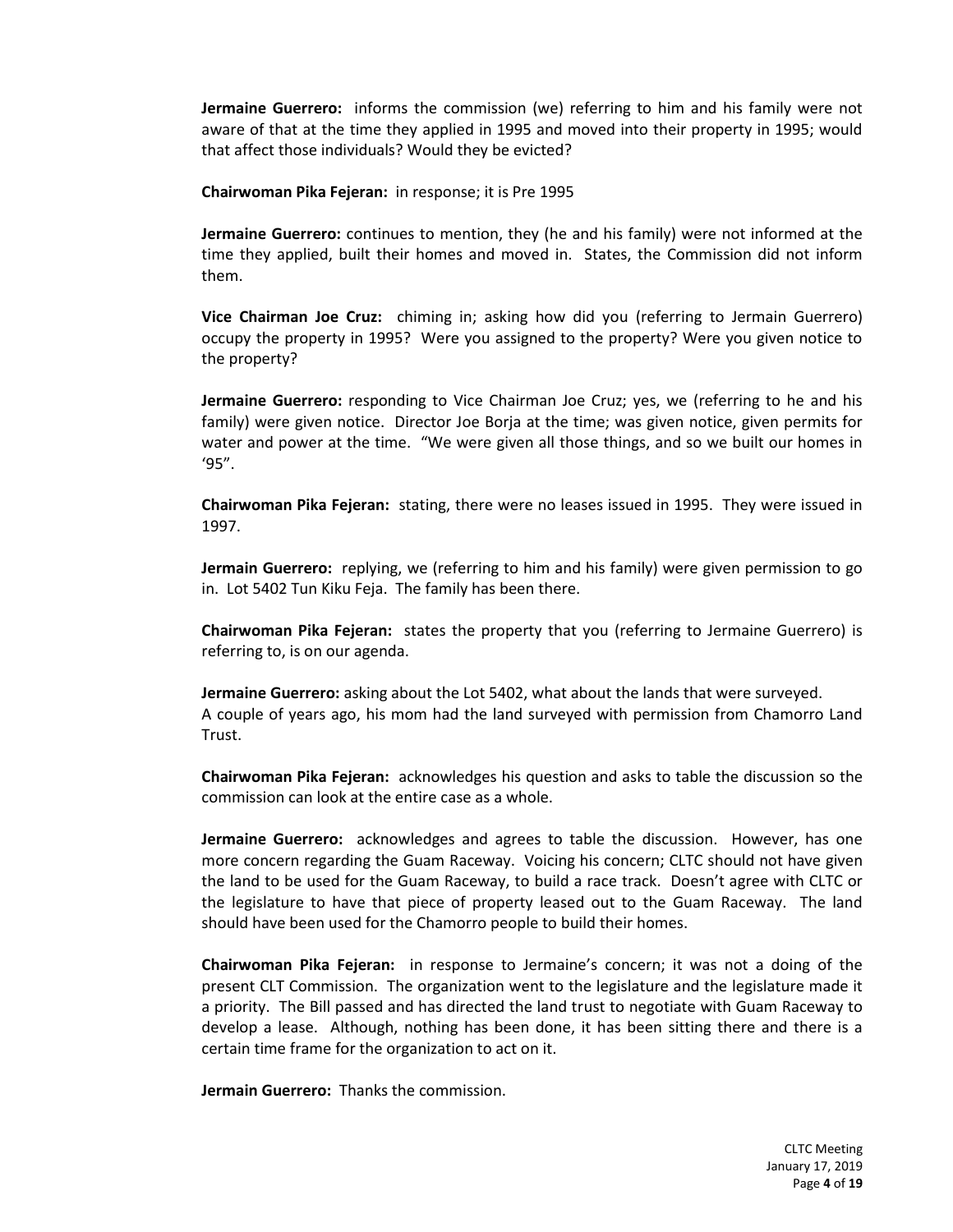**Chairwoman Pika Fejeran:** Calls the next person on the Public Comment list. W. Tenorio

**W. Tenorio:** states she'll wait for the agenda to move on, she is representing Norma Arciga Benavente who is a part of the agenda.

**Chairwoman Pika Fejeran:** Calls Emily G. Sablan, the next person on the Public Comment List.

**Emily G. Sablan:** states her name and her reason for appearing before the commission. Give's a brief history time line from when her son lined up to apply for CLTC which was in 1995 and when she was called because her time and date is up which is in 2005. Requests from the commission to get an addendum done on land that was given to her. She went through the process, paid a deposit to have the land surveyed by Mr. Ventura. At the time Mr. Ventura, the Surveyor, went to survey the property, there was foundation on the property.

**Chairwoman Pika Fejeran:** Asked if she (referring to Emily Sablan) has been in touch with a land agent.

**Emily Sablan:** responding, yes, she has. She has been communicating with John Gumataotao, Land Agent I.

**Land Agent I John Gumataotao:** in response, explains the problem and that (we) CLTC found the solution. Unfortunately, the time that Ms. Sablan came in, it was explained to her that it may not make it to this (referring to today's) meeting but will put in the request for the next meeting. Basically, we (CLTC) needs to prepare an addendum for her.

**Chairwoman Pika Fejeran:** asking if everything is complete including the survey.

**Land Agent I John Gumataotao:** replying yes, everything is in order.

**Chairwoman Pika Fejeran:** addresses Ms. Sablan and suggest to include her request on the agenda for the next meeting.

**Vice Chairman Joe Cruz**: chiming in, asking what changes are to be made from the existing lease.

**Land Agent I John Gumataotao**: in response to Vice Chairman Cruz's question, the current lease doesn't have a term date and the property description needs to be corrected.

**Vice Chairman Joe Cruz:** asked, if the property description is the same

**Land Agent I John Gumataotao:** replying, no, there is no term or date listed on the lease and the lot description is not the same; that's the reason why an addendum needs to be made. The current lease states a portion of with three different phases. Now that her property was surveyed, there is a different lot description. It was also explained to MS. Sablan, if she was shown the property markers from her surveyor; she is more than welcome to go into her property and bush cut. But to bring in heavy equipment, CLTC will not allow it until an addendum is made and CLTC can issue the required permits.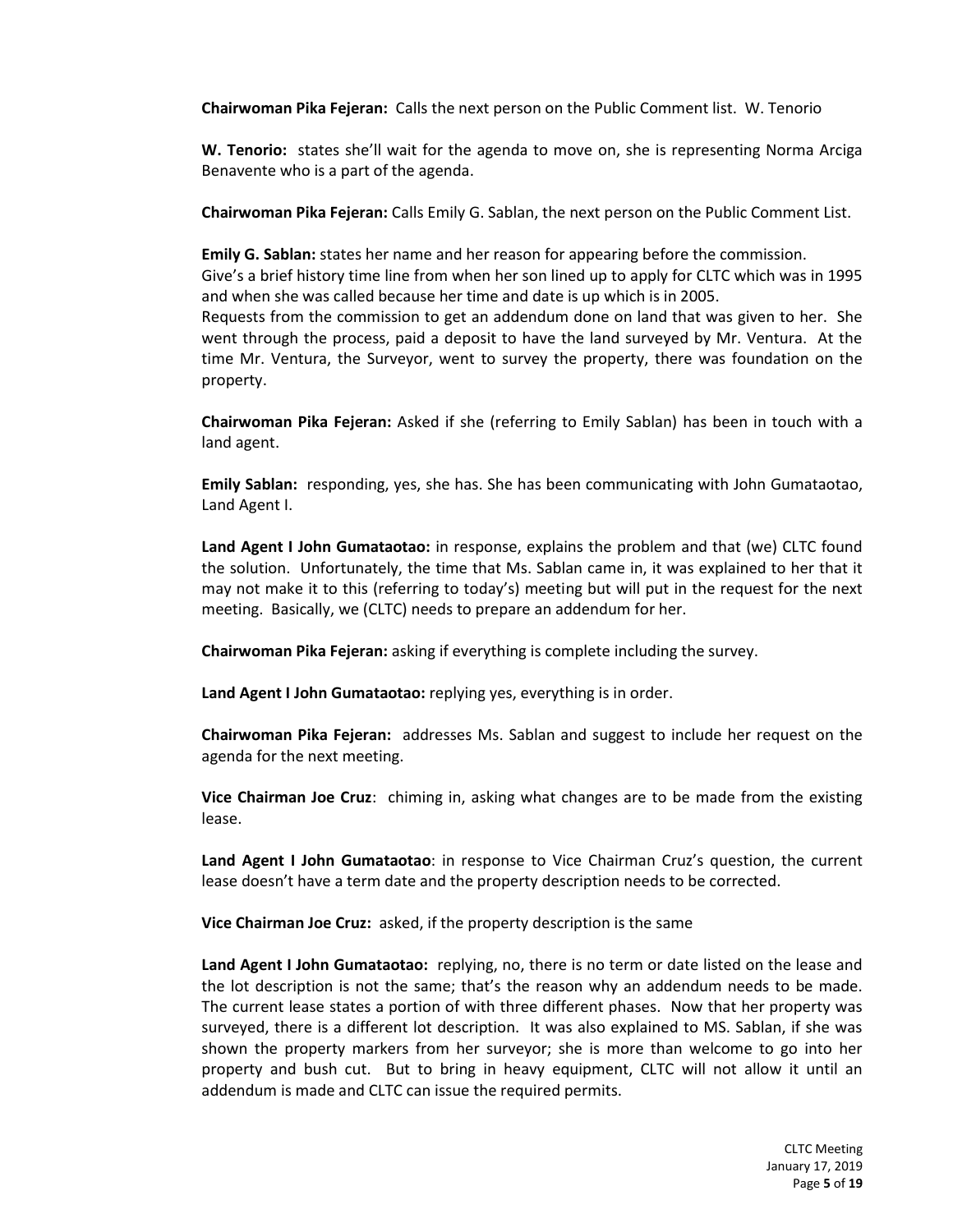**Emily Sablan:** asking what is the turnaround time to prepare and process for the addendum.

**Land Agent I John Gumataotao**: explaining an estimated time frame

**Chairwoman Pika Fejeran:** chiming in, suggesting to have an earlier meeting in February and is looking at February  $7<sup>th</sup>$  to go over the items such as the addendum approvals and other necessary approvals. Also asked Ms. Sablan if it'll be okay to discuss and look further into her case on then (referring to February 7<sup>th</sup>).

**Emily Sablan:** asking how was the other person able to put a building / foundation on the lot when the lot was assigned to her (referring to Emily Sablan)

**Land Agent I John Gumataotao:** explaining the situation, her (referring to Ms. Sablan) original survey authorization stated a Portion of Lot 278-R4 which consist of the following lots. (Shows on the flat screen the aerial map of the area Ms. Emily Sablan is referring to) Within this area / lots, it was never distinguished with Ms. Emily Sablan's original land agent which lot was assigned. Ms. Sablan says this is her property (shown on the aerial image) but there is a ditch or a slope; so CLTC assigned her this property.

Basically Surveyor Ray Cruz continued to complete the survey from Mr. Ventura on an adjacent lot; at the same time Ms. Sablan contracted and paid Frank Castro to survey her parcel which was assigned Lot 278-13-1. Mr. Castro realized a subsequent parceling of an adjacent lot which duplicated Ms. Emily Sablan's initial lot description resulting in a special note on the recorded map reflecting the correct lot description; thus, a need for an addendum to the above lease.

**Chairwoman Pika Fejeran:** calling Mr. Dave Duenas, next person on the Public Comment sign in sheet.

**Dave Duenas:** states his name for the record, representing Guam International Media Coordinators Association who handles off island film crew.

Basically wants to share his thoughts about a certain lot in the Ija Subdivision in Inarajan. CLTC gives him a written approval to utilize the piece of property to film commercials, movies, magazines etc… with the off island film crews.

Like most Gov. Guam Agencies, he (Dave Duenas) is suggesting to charge a fee to utilize the piece of property for filming. Although, the fees will not come out of the Association he is representing but the Off Island Production is willing to pay the fees. Just a way for the CLTC to get a more money as a way to assist for some of the CLTC infrastructure, survey etc… Informs the board it is not only the Ija Subdivision they use, but others lots under the CLTC Inventory throughout the island as well.

**Chairwoman Pika Fejeran:** Thanks Mr. Duenas and ask to submit a formal request to the Department and we'll (CLT Commission) will work with Legal Counsel to what type of agreement can be made to include fees.

**Gilbert F. Arciga:** Not on the public comment sign in sheet but is present along with other family members with Norma Arciga Benavente who is on the agenda. Insist on asking a question regarding a public commenter that appeared before the board earlier in the meeting.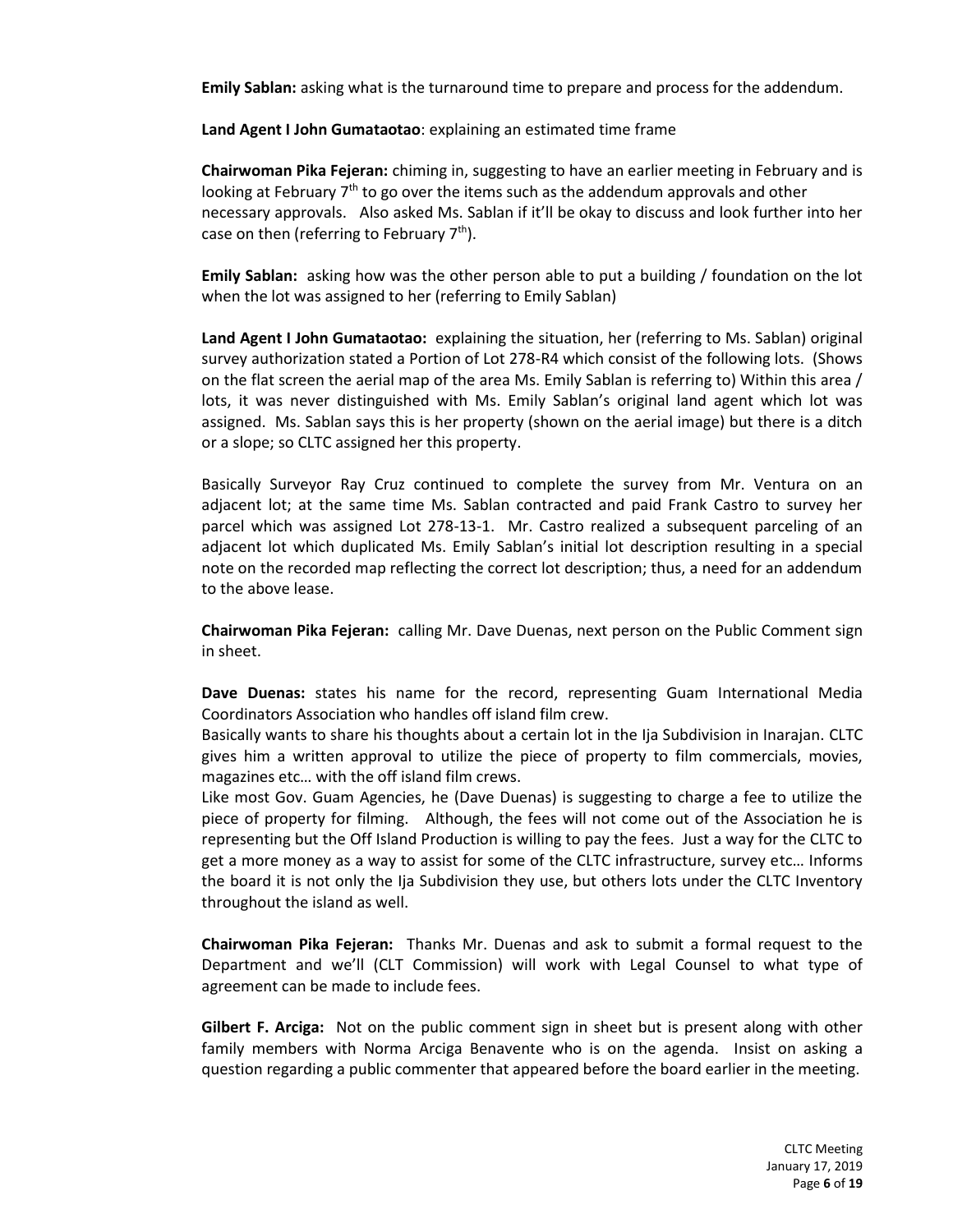Asks what happens in the case of Emily Sablan when someone is building on her property?

**Chairwoman Pika Fejeran:** informs Gilbert F. Arciga that is NOT the case.

**Gilbert F Arciga:** asking if there is a provision in the CLTC Rules and Regulation law that states if a CLTC lessee was assigned a piece of land and has not ever stayed on the land, did not take care of the land and it is all jungle. Can the lessee CLTC take away their land?

**Chairwoman Pika Fejeran:** in response, yes. If there is infrastructure within 100 ft. of the property, the lessee must occupy the property within three years. And it becomes a compliance issue. The lessees have a lease, they (lessees) know the terms and conditions of the lease.

**Chairwoman Pika Fejeran**: calling the next person on the Public Comment list, Crissy Quinata.

**Crissy Quinata:** states her name and her reason for appearing before the board. Her grandfather was given CLTC property, passed away, passed on to her grandmother, grandmother relinquished her rights to the CLTC property and gave it to her (Crissy Quinata). The property that was issued is unregistered land.

**Chairwoman Pika Fejeran:** asks if she has been working with a land agent.

**Crissy Quinata:** in response, yes, with John Gumataotao.

**Land Agent I John Gumataotao:** explaining the situation. Because it is dealing with a beneficiary, it has to get board approval; more specifically because it (referring to the lease) is going from the deceased to the beneficiary (the spouse of the deceased and grandmother to Crissy) and then transferring to Crissy.

**Chairwoman Pika Fejeran:** asking if the a lease was ever issued to the original lessee

**Land Agent I John Gumataotao:** responding to Chairwoman Pika Fejeran's question, there was a lease but it was never picked up. The lot on the lease is for unregistered land.

**Chairwoman Pika Fejeran:** addressed Ms. Quinata, request for a staff report to be done from Land Agent I John Gumataotao to review and go over on the February 7<sup>th</sup> meeting.

**Land Agent I John Gumatoatao**: informing Chairwoman Pika Fejeran that Crissy Quinata is requesting to move to a property that is registered.

**Chairwoman Pika Fejeran**: briefing explaining the steps of, still requesting for a staff report to be prepared and will still be placed on the agenda for February 7.

**Chairwoman Pika Fejeran:** calling Frances Faria, the next person for Public Comments.

**Frances Faria:** states her full name and her reason for appearing before the board. She was issued a lease but was never recorded. Feels the piece of property issued to her gets flooded even during the rainy season. Because of her financial status, she feels she is not able to pay to fill her land to prevent flooding.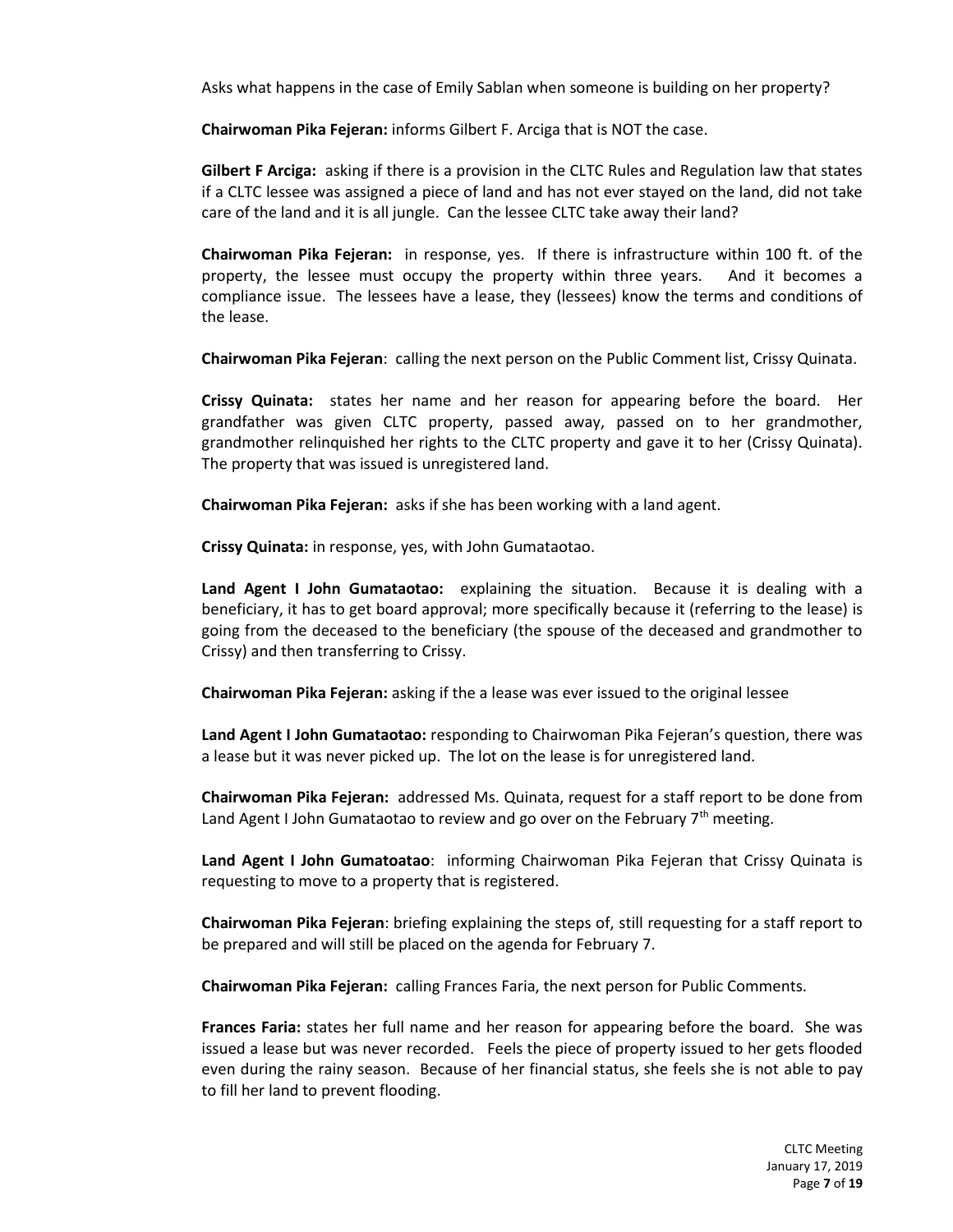**Land Agent I John Gumataotao:** explaining Frances Faria's situation and showing the property on an aerial image, indicating Frances Faria's lot is adjacent to a ponding basin; so when it rains, her property will flood and the existing water from the main road will flow into her property.

**Chairwoman Pika Fejeran:** States the Trust is designed to help people in your (referring to France Faria) situation. We (CLTC) don't currently have properties with homes that are readily available.

**Land Agent I John Gumataotao:** in response to Chairwoman Pika Fejeran. There is one in the Sagan Linayan area, it is a model home. However, Frances Faria wants to stay in the same area as she was originally assigned because of her family who has an Aruendo. There is an area (shown on the aerial image) that was being occupied by people without a lease. It is now vacant, according to Frances Faria but we (CLTC) needs to go out and inspect the area to confirm the status and to be sure it is available. It was explained to Frances Faria, the next thing to do is to have her case presented to the board for decision.

**Chairwoman Pika Fejeran**: informs Frances Faria that the board would like to further review her situation and her case will be placed on the agenda at the next meeting, February 7<sup>th</sup>. However, during the time until the next meeting, recommended to be working with Land Agent John Gumataotao to be looking for another property suitable for her.

**Land Agent John Gumataotao:** chiming in and states, we (CLTC) would check if there is any availability within the requested area but CLTC would still have to go and conduct a compliance check for the specific property Frances Faria is requesting for.

**Chairwoman Pika Fejeran:** again informs Frances Faria to continue to work with Land Agent I John Gumataotao to identify a property. The Commission is also requesting from the Land Agent for all the facts to be put together and prepare a staff report by the next meeting, February 7<sup>th</sup> for Frances Faria's case to be presented.

**Chairwoman Pika Fejeran:** asked if anyone else didn't get a chance to sign up for Public Comments but wishes to step forward.

**Florence Aguon Li:** steps forward and states her name and her situation to the commission.

**Land Administrator Margarita Borja:** She is placed on the agenda; item f, Transfer of Leases/Beneficiary Rights.

**Members of the Commission:** considering the reason for being placed on the agenda, agree to have her case moved up

**Chairwoman Pika Fejeran:** informed Florence Aguon a motion was made and approved to grant approval authority to the Administrative Director to approve transfer requests that are made in accordance with P.L. 23-38; Section 7.5.

**Chairwoman Pika Fejeran**: asking Land Administrator Margarita Borja what is the type of transfer for Florence Aguon Li.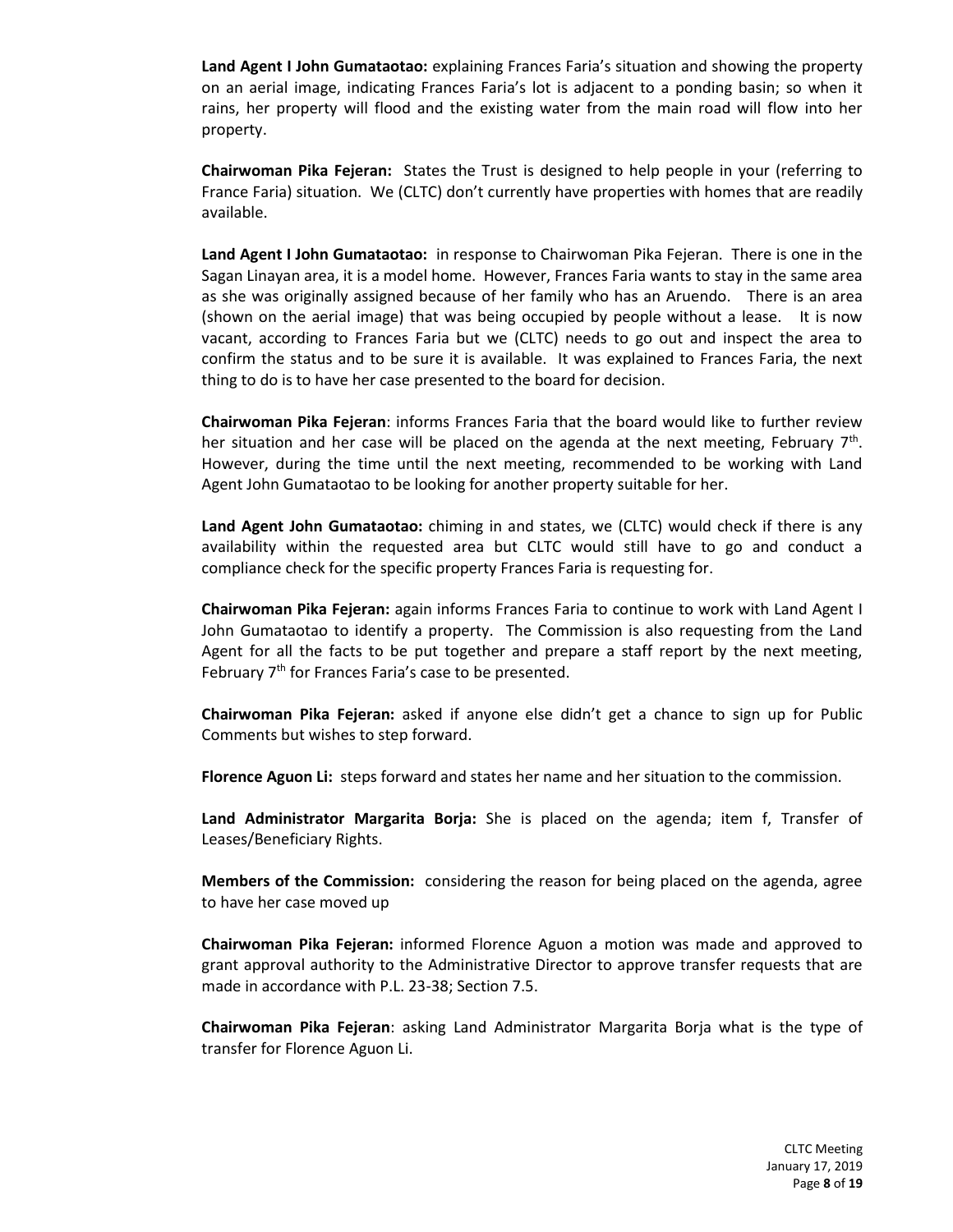**Land Administrator Margarita Borja**: in response to Chairwoman Fejeran's question, it is a transfer of lease in accordance of PL 23.38; Section 7.5.

**Chairwoman Pika Fejeran**: inquired about the another lessee, Irene Iglesias Mafnas who is listed on the agenda as well under the same item line, item f, Transfer of Lease/Beneficiary Rigts.

**Land Administrator Margarita Borja:** replying to Chairwoman Fejeran, Irene Mafnas named two beneficiaries. One of the beneficiaries is going to relinquish their rights to the other.

**Chairwoman Pika Fejeran:** going back to Florence Aguon Li's case and commissioners review her (Florence Aguon Li's) file to ensure all documents are in place and the request is in accordance with the law.

After reviewing Florence Aguon Li's file a motion was made and approved to transfer the lease to Therese Aguon Guijaro for a portion of Lot 10171-4 Dededo, containing an area of not more than 1 half acre subject to survey.

Chairwoman Pika Fejeran: addresses the board to consider those types of cases (referring to similar cases as mentioned above) asked if the CLTC Board of Commission would grant the Acting Administrative Director approval authority to approve those types of cases within accordance of the law.

#### **(Discussion ensues)**

Decision and a motion was made by the CLTC Board of Commission to grant approval authority to the Acting Administrative Director to approve transfer request of leases within accordance with the law.

**Chairwoman Pika Fejeran:** reconfirms the CLTC Board of Commission has granted approval authority to the Administrative Director for the following items:

- i. Utility Authorization for lease holders
- ii. Beneficiary Designations for CLTC lease holders within accordance of law
- iii. Lease Transfers within accordance of the law

**Chairwoman Pika Fejeran:** asks the board members to also consider to grant approval authority to the Administrative Director to beneficiaries for applicants; in accordance to the law, PL 23-38; Section 5.8.

Motion made to grant approval authority for the Administrative Director to approve beneficiary designation for CLTC Applicants in accordance to the law.

**Chairwoman Pika Fejeran**: request for the Administrative Director to provide a list to the CLT Commission of any of the above approvals that were made. The list is to be provided at every meeting.

#### **V. OLD BUSINESS**

**1. Inadahen I Lina'la Kotturan Chamoru**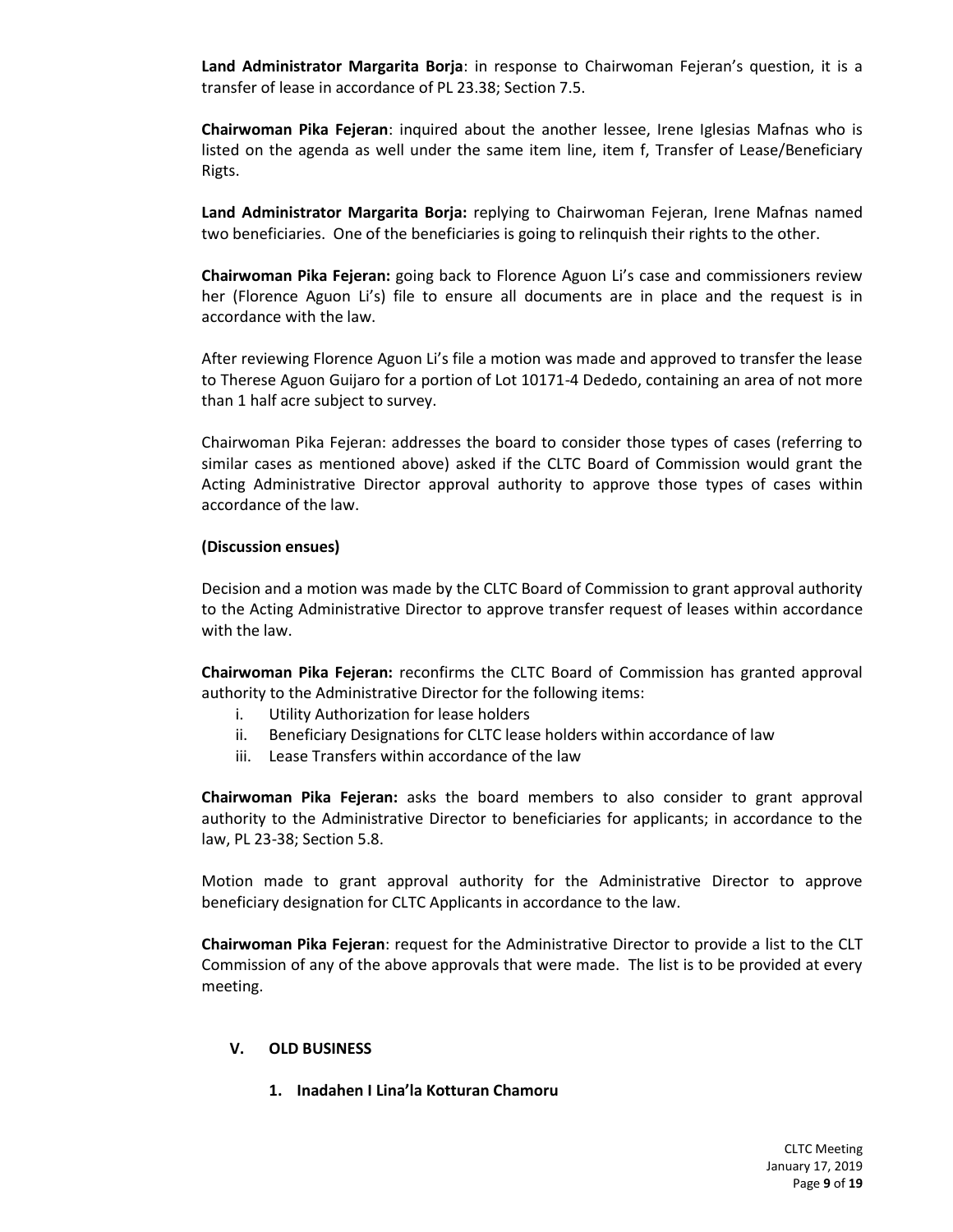Chairwoman Pika Fejeran has been in contact with a representative from the organization; the organization has the document showing Indadahen I Lina'la Kotturan Chamoru is tax exempt. Chairwoman Pika Fejeran is not sure if the organization has submitted the required document to CLTC.

Land Administrator Margarita Borja: confirms our office, CLTC did not get a copy of the required document showing the organization is tax exempt status.

Chairwoman Pika Fejeran: states once a copy has been submitted, then a meeting will be scheduled with Inadahen I Lina'la Kotturan Chamoru to develop a lease agreement. And they are the ones occupying Ypao Point.

### **2. GWA Right of Entry Lot 5075-REM-A-NEW-R1**

Chairwoman Pika Fejeran: gives a brief summary of what was discussed on the last commission meeting held on December 20, 2018.

- a. Board discussed GWA response to their conditions for the extension of the right of entry and modified the conditions to propose to GWA for the use of the land for its construction purposes:
	- i. Clear all vegetation
	- ii. Fill depression with any aggregate from their construction
	- iii. Erect fencing along areas not fenced
- b. If conditions are acceptable, issue Right of Entry Agreement until October 31, 2019

Calls for a representative from GWA

**Miguel Bordallo** a representative from GWA is present, states his name and has some concerns in regards to the conditions listed in the summary above.

As far filling the depression, there are some concerns and would like to caution and seek clarification from the CLT Commission that any development that will be permitted under any Guam Building Law or by Guam EPA regulations that requires some water detention; GWA is experiencing the same thing with their project which is adjacent to the property or (Lot 5075- REM-A-NEW-R1). The depression serves a purpose for providing storm water disposal on the site.

**Chairwoman Pika Fejeran:** asking for clarification, if the depression is on CLTC's site or does our (referring to CLTC's lot) depression serve purposes for GWA's storm water runoff.

**Miguel Bordallo:** responding to Chairwoman Pika Ferajan's question, the property line stands on the depression. A portion of it is used and GWA is forming a ponding basin which will provide some water disposal in accordance with Guam EPA regulations. It is the site that GWA is using and suggest not to fill so in the future can prevent cost from excavating what GWA had filled in; the same existing depression can be used as CLTC's storm water disposal. Also suggested if the property can be cleared by hand as opposed to grating the vegetation

due to extra time and additional work the GWA crews would have to do.

**Chairwoman Pika Fejeran:** Asking if there are any other concerns for the other conditions the CLT Commission is requiring such as fencing which is to include an access point.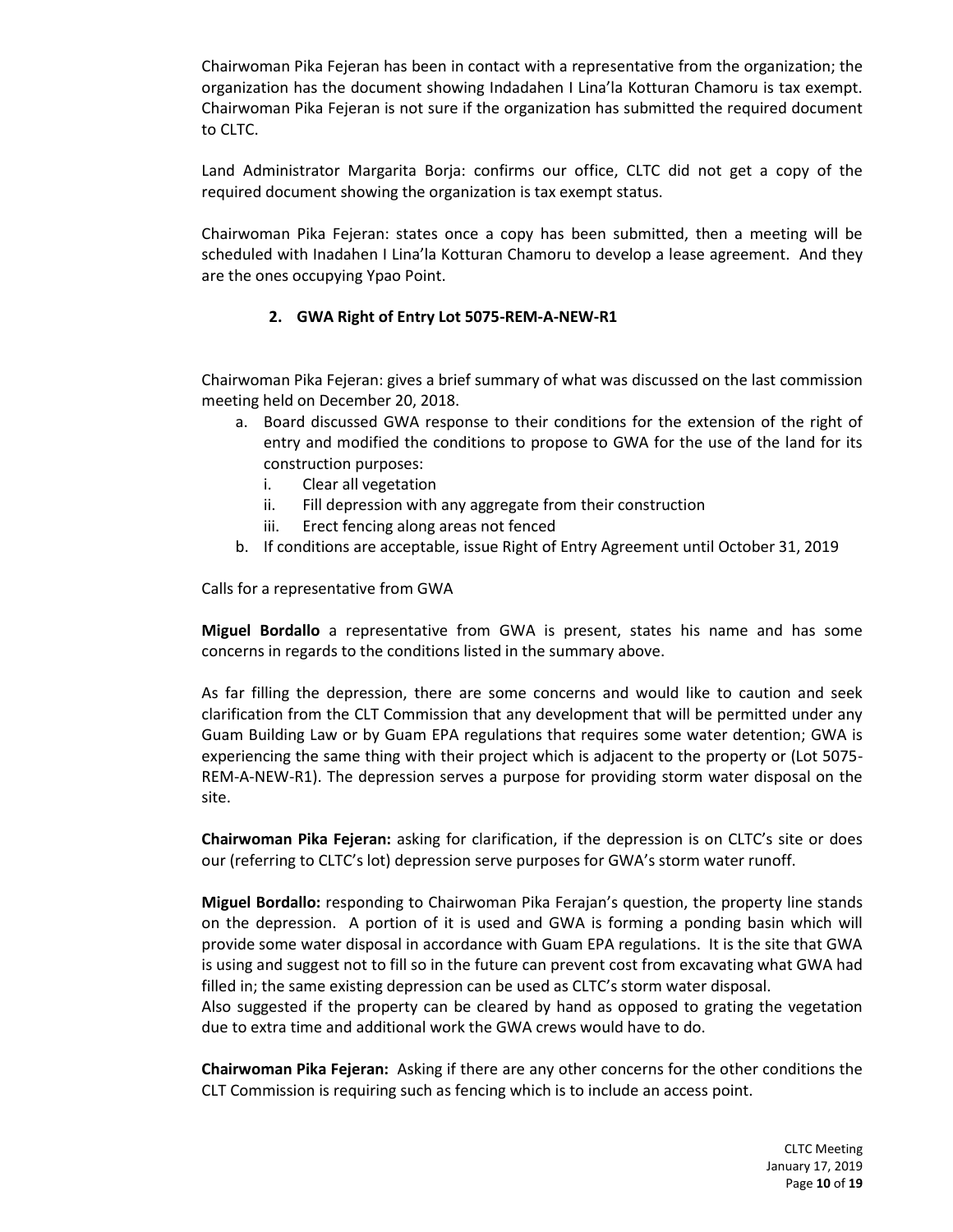**Miguel Bordallo:** in response, as for the fencing, no issues or concerns at all**.** 

**Vice Chairman Joe Cruz:** Requesting from GWA to provide a site plan on the development of their lot site to include information on the topography.

**Miguel Bordallo**: in response, yes, GWA has that information available but it is only for GWA's site not for CLTC.

**Vice Chairman Joe Cruz:** still requesting for the information on the GWA site plans and would like to see what the comparison would be with CLTC.

**Miguel Bodallo:** stated at the begging of the request it was offered for GWA to provide a ponding basin which would benefit CLTC and serve a good purpose for any future commercial developer on the CLTC property.

**Chairwoman Pika Fejeran:** also states the offer never made it to the CLT Commission. The property is on one of CLTC's property that the Commission had to go through so much to obtain a commercial lease. With the request of GWA Right of Entry extension request, it will only hold the Trust back from moving forward with the original plan. Asked if the offer of the ponding basin can still be designed for CLTC.

**Miguel Bordallo**: in response, it can still be designed it would be a change order for GWA and would take some time. However advised the CLT Commission, the design would be based on certain assumptions of the property use. We (referring in general) would not know what the development would be or how much storm water would be generated. GWA would make their best estimates, again as a caution, depending on what the developer is building, the ponding basin may need additional work.

#### **(Discussion ensues)**

After discussion and understanding what conditions works best for both GWA and the Commission for the GWA Right of Entry on Lot 5075-REM-A-NEW-R1 extension. The Commission also agreed along with conditions the ROE has been etended to December 31, 2019. A motion was made to approve the new conditions made by Commissioner Techaira, Second by Commissioner Duenas, Passed Unanimously.

The new conditions to the GWA Right of Entry on Lot 5075-REM-A-NEW-R1 are based on the following:

- i. Hand clear all vegetation
- ii. Erect fencing along areas not already fenced and to include access point on the fence
- iii. Storm water system
- iv. To design and build a storm water detention basin
- v. Extend Right of Entry Agreement to December 31, 2019
	- 3. PBS GUAM KGTF Channel 12; Guam Educational Telecommunications

The CLT Commission discussed at the December  $20<sup>th</sup>$  meeting and approved deferred payments of their (PBS GUAM) license in order them (PBS GUAM) give in kind services for the CLTC Meetings. It was also discussed if the recordings from PBS GUAM can somehow be shared with the public.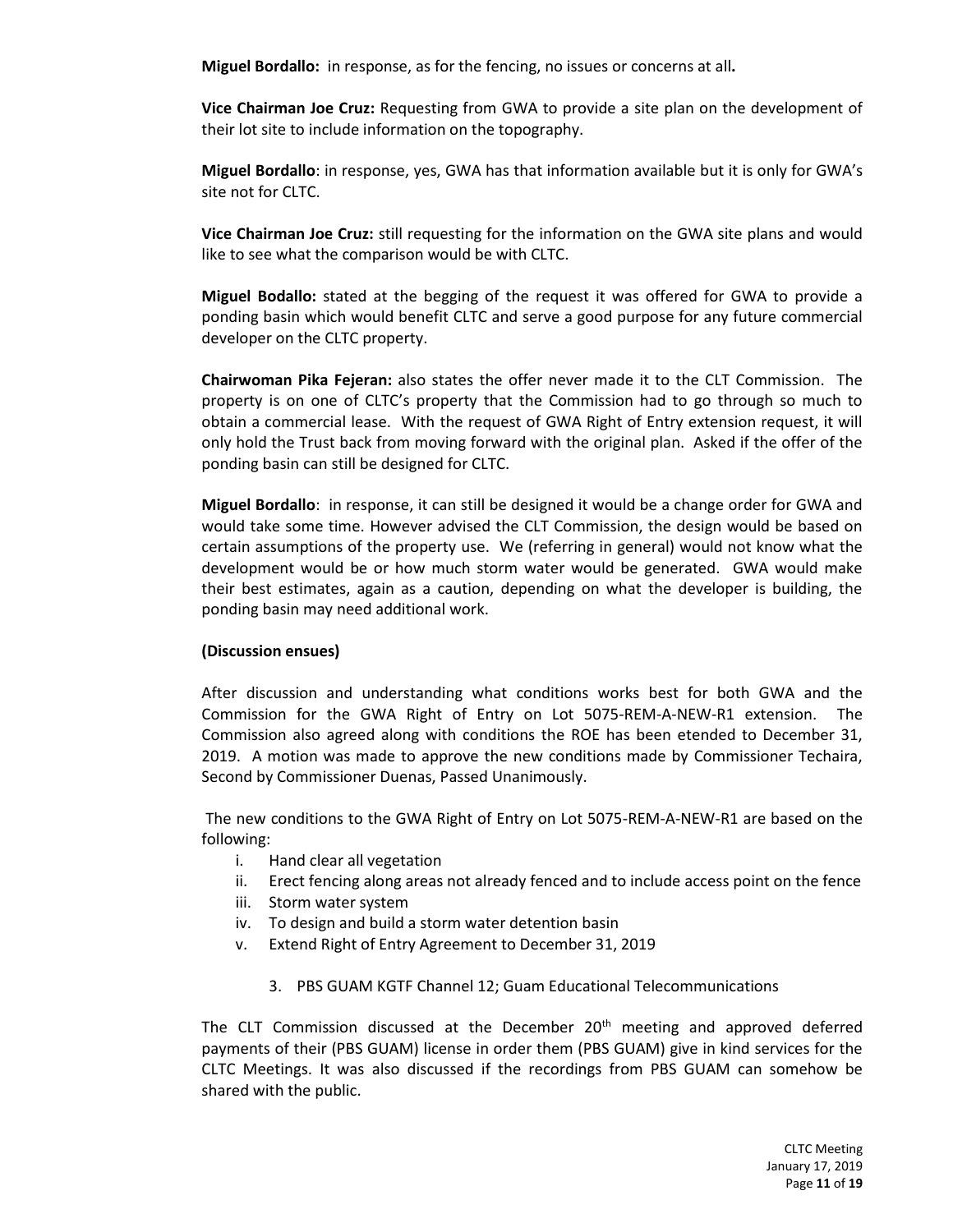**Chairwoman Pika Fejeran**: ask if any representative present

**Ina Carillo** Acting General Manager for PBS GUAM

**Chairwoman Pika Fejeran**: stated at the last meeting the commission wanted to know what PBS does with the footage or the recordings of the meetings.

**Ina Carillo**: in response, not a problem PBS Guam can ensure the recordings can be transferred to a DVD and submit them to CLTC, if that is not happing already.

As far as the website, because it currently consist of children's programming and educational programming, not sure if the meeting is something the Commission wants to air on the PBS Channel.

However, did offer other options such as providing a DVD with a file that can be formatted to upload on the CLTC's website and YouTube; once the file is uploaded a link can be generated for CLTC's Social Media platforms.

PBS Guam can also provide slides to run on air and serve as a public notice of the upcoming scheduled board meetings. If there are any emergency meetings, PBS Guam can also air the notices in addition to the notice of regular meetings.

**Chairwoman Pika Fejeran**: requests for a cost breakdown of the suggested options to see how CLTC can avail from the balance from the In-Kind Services amount.

Ina Carillo: acknowledges the request and would work with Land Administrator Margarita Borja.

#### **VI. NEW BUSINESS**

#### **1. Administrative Actions**

a. Confirmation of the Administrative Director, Jack Hattig III

Chairwoman Pika Fejeran and the Commission members refer to their packet for the Appointment letter from the Governor of Guam appointing Mr. Hattig as the Administrative Director for the Chamorro Land Trust Commission. The Appointment letter is read by Chairwoman Pika Fejeran

**Chairwoman Pika Fejeran:** reminds the Commission that one of the priorities they (CLT Commission) had and wanted to do in order to move forward and make progress is to hire an Administrative Director for CLTC. After thinking it would be a long process to find the right person, the Governor of Guam has found someone for the Commission and states would like the Commission to meet Mr. Hattig III. Also making in clear to the Commission, under the Chamorro Land Trust Act is the Commission's authority to hire and employ an Administrative Director.

**Jack Hattig III**: Thanks the Commission for allowing him the time to come in and state a few words. As the administrator, he works for the Commission members, he will work to be an advisor to commission and an advocate for the people and their needs.

Transmit an executive order from the Governor of Guam, Executive Order No. 2019-01 to the Chamorro Land Trust Commission.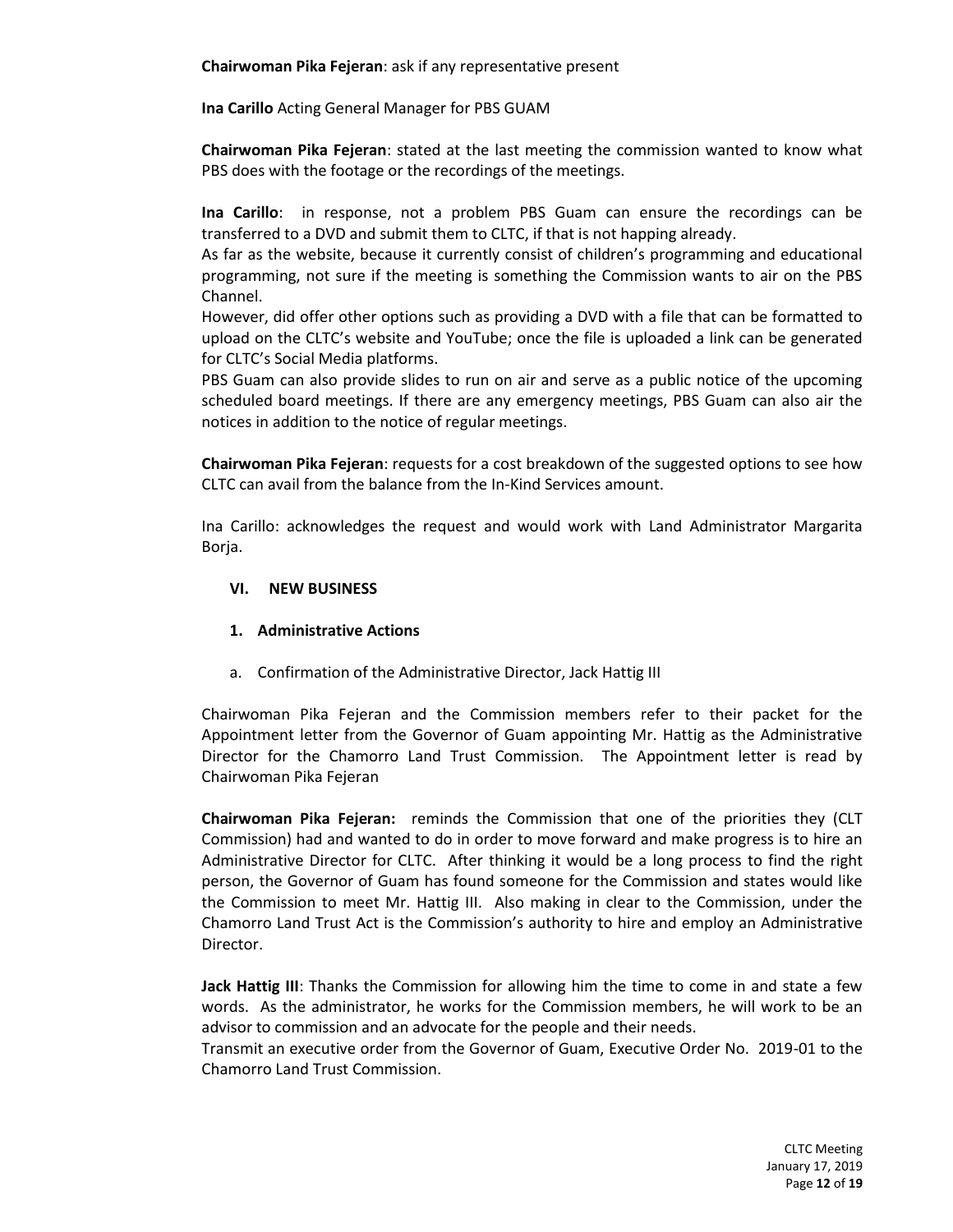**Chairwoman Pika Fejeran**: reads Executive Order No. 2019-01 to the Commission and to all those in attendance. The Executive Order is Relative to reorganizing the Department of Land Management by re-establishing the Chamorro Land Trust Commission and the Guam Ancestral Lands Commission as separate agencies.

With the Executive Order, it is made very clear that CLTC will no longer be under the umbrella of the Department of Land Management. Because the missions are not quite in sync with the other departments (DLM and GALC) believes it is a good move, although, there are many ways CLTC is inter connected with the Department of Land Management; a lot or resources are shared with Department of Land Management.

**Vice Chairman Joe Cruz:** shares concerns in regards to the supervision part of the CLTC. Most of the CLTC staff are listed as Land Agents I and Land Agents II. Most of the top line Land Agents are a part of the Department of Land Management and is curious as to how Mr. Hattig will handle that situation.

**Jack Hattig III** - in response to Vice Chairman Joe Cruz's concern, he has also reviewed the staffing pattern of the CLTC. It is a topic and a discussion he would love to have with the Commission. Having the staff and the tools necessary to perform the job duties in place, to continue the mission of the CLTC is a concern for him as well.

**Chairwoman Pika Fejeran:** going back to the nomination, one of the main concerns is the salary. It is a concern because the Chamorro Land Trust funding did not pay a cent of the Administrative Director's salary from the time the agencies merged, in 2011. As we are right now, the funding is already allocated and appropriated for 2019; having and Administrative Director was not included in those funds. Asked the Commission members to allow some time to speak with the Program Coordinator, Joey Cruz and BBMR (Bureau of Budget and Management Research) who knows more about the budget. Because the agencies are now separated; and it is important to know how the CLTC budget is affected and hopefully still be able to work with the resources within Land Management while still maintaining the independent agencies and our agency's status.

Asked the members of the Commission to table any decisions for Mr. Hattig until the Commission is sure that there is enough in the budget to fully bring Mr. Hattig on as the Administrative Director.

- **b. Maps & Addendums -** No discussion, tabled for February 7, 2019
- **c. Beneficiary Updates**

**Chairwoman Pika Fejeran:** There was a motion earlier to allow the Administrative Director to approve

the beneficiary requests in accordance to the law.

- **d. Constituent Staff Report**
	- **i. Juan Benavente leased lot** No Discussion, tabled for February 7, 2019
	- **ii. Lot 5174REM-1, Tamuning Lease**

*Brief History: Lot 5174REM-1, Tamuning Lease was previously discussed on the September 20, 2018 CLTC Meeting.*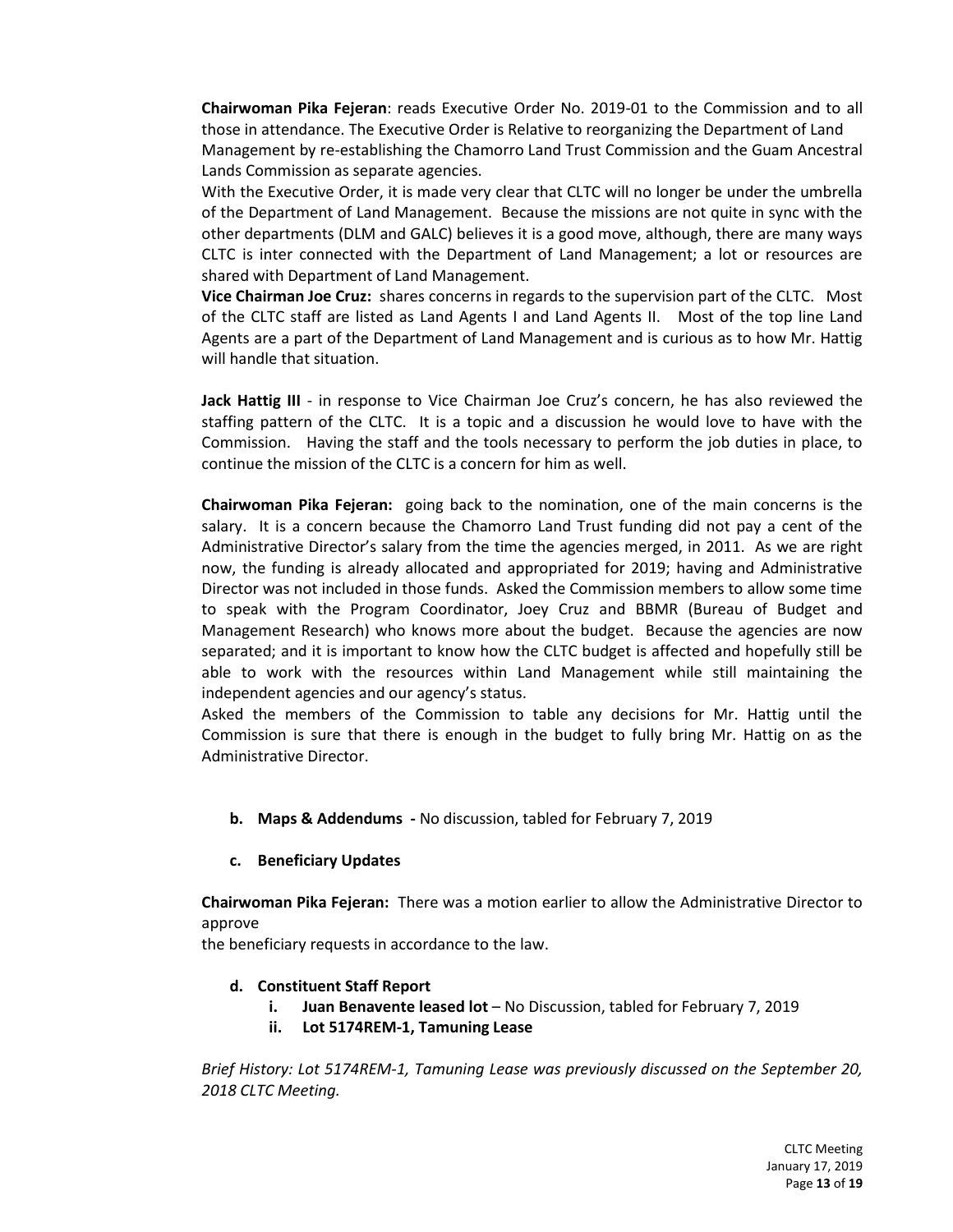*Nicole Kelly who is requesting to purchase a portion of Lot 5174-REM-1 adjacent to her property.* 

*While going through the process to purchase, Department of Public Works wanted to make sure there is no encroachment before they give the Occupancy Permit.* 

*Based on the strip of land (shown on the screen) it's a whole strip of land that is not being utilized. Ideally the right thing to do is have the home owners purchase a piece, but doing the research CLTC found that that strip of land has a lease with an agriculture lessee. Staff report requested and an update.*

In September 2018, a site inspection verified there is no farming activity lease property. The current lease holder recognizes a neighbor has encroached on to the lease property and is willing to reduce the lot size. The CLTC staff also found that there are no encumbrances and may be designated for land purchase as discussed on the last meeting.

Based on the last discussion, the lot is designated for agriculture, there is no agriculture activity and the lot is right along the cliff line.

#### **(Discussion ensues)**

**Assistant Attorney General Nicolas Toft**: chimes in, informs the Commission there is a statute and reads to the Commission 21 GCA; Chapter 75 Chamorro Land Trust Commission; § 75105. Control by Commission of Available Lands; Return to Department (c) numbers (1), (2), (3), (4), (5) and (6).

A public audience expressed concerns and voiced his opinion. He doesn't feel the piece of property should be sold, strongly feels the property can be used to farm, it should be kept and used for applicants.

Another public audience expressed her opinion to the property and is in support of selling the property to the resident requesting to purchase the land.

After looking at all the facts of the case and listening to all points from the audience and Commission members, including Nicole Kelly who is requesting to purchase the property; Chairwoman Pika Fejeran ask the Commission members to consider Nicole Kelly's request.

A motion made by Vice Chairman Joe Cruz for land owner to purchase Lot 5174REM-1, Tamuning Lease, contiguous government property that have been encroached upon, subject to survey; and in accordance with 21 GCA, Chapter 75, Second by Commissioner Techaira. Passed unanimously.

#### **iii. Marcia Taitano**

**Chairwoman Pika Fejeran:** Marcia Taitano, a loan guaranty concern. She was given a residential lease, in August 2017, the Commission approved the loan guaranty. However, since that time, it has been uncovered from Guam Housing that Section 3 of CLTC's Loan Guaranty Agreement requires that the borrower purchase credit life insurance.

Marcia Taitano has tried to purchase credit life insurance from three different insurance companies and was told there is no such plan being offered here on Guam.

Requests from the Commission to waive that particular requirement so Marcia Taitano can move forward.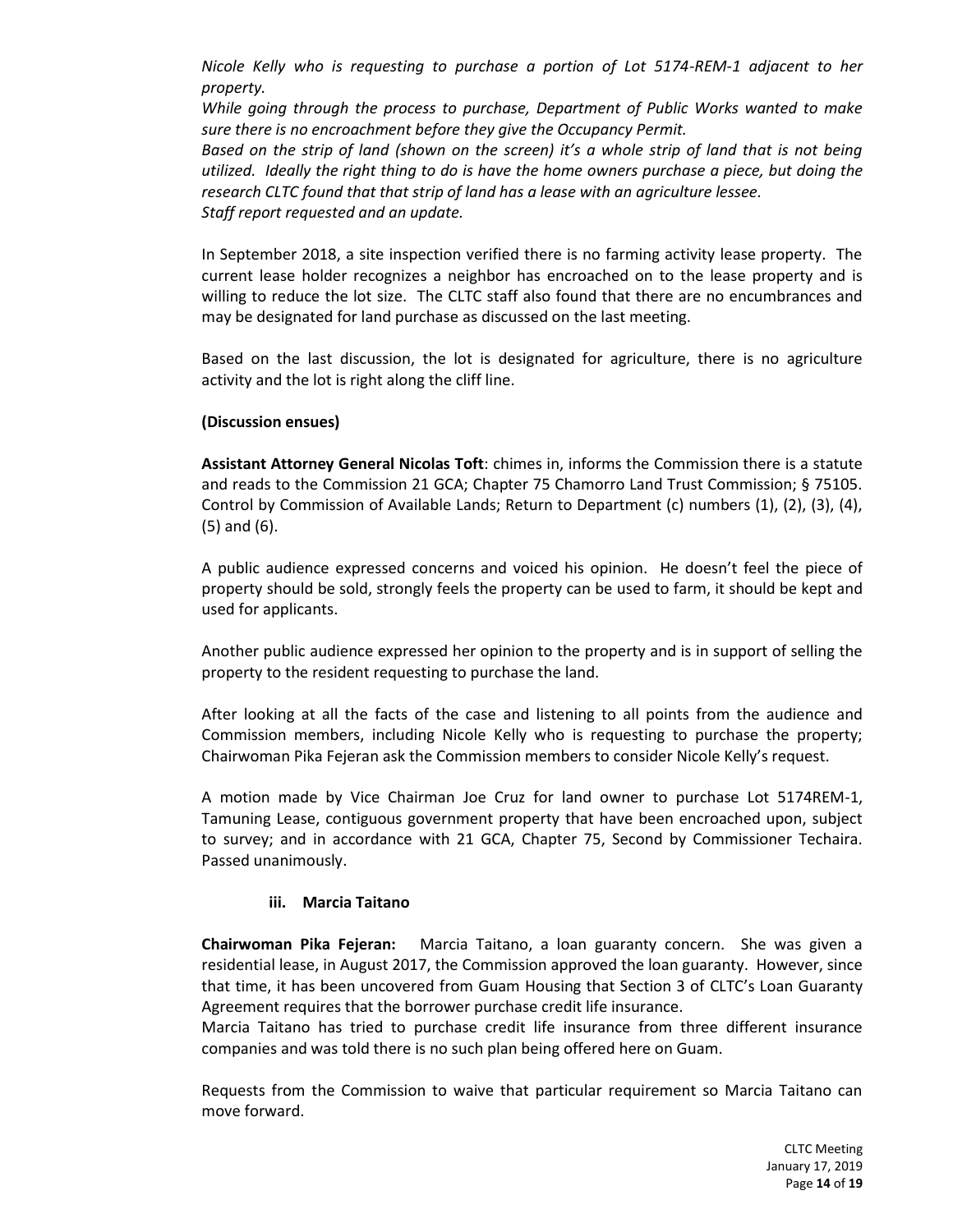**Vice Chairman Joe Cruz**: shares a concern with the Commission in regards to the requirement and would like to know if there was any guaranty loan that was completed requiring the same thing.

**Land Agent Supervisor Matthew Leon Guerrero:** in response, yes, there has been but the lessee never got the credit life insurance.

**Chairwoman Pika Fejeran:** states Guam Housing is now stepping forward to waive the requirement.

**Vice Chairman Joe Cruz:** suggest to amend the current Loan Guaranty agreement to remove the section that requires the lessee to get credit life insurance from CLTC's requirement.

**Acting President of Guam Housing Mary Guerrero**: Explains that the Loan Guaranty is a guaranty issued by the Chamorro Land Trust program. If there is credit life, then there is no need for a loan guaranty. If the lessee defaults on the payment, Guam Housing does not foreclose on the loan instead CLTC will find someone to take over the loan guaranty.

Suggest to have the credit life requirement removed in the agreement.

Motion made by Commissioner Techaira to remove the Credit Life Insurance requirement under the CLTC agreement, Item No. 3 from the CLTC Active Loan Guarantees and to also remove it from the CLTC Loan Agreement, Second by Commissioner Duenas. Passed unanimously

> **iv. Frank R. Cabrera** – minimal discussion**:** Assistant Attorney Nicolas Toft and Survey Division will work with the client.

#### **v. Joey Thomas Taimanlgo:**

**Chairwoman Pika Fejeran:** Joey Thomas Taimanglo took over application rights of Sophia Santos Palacios, CLTC Applicant who has been occupying the lot ender the Arrendu Program since 1984. The transfer of her application was due to Ms. Palacios not qualifying under the program. The transfer of application rights was approved by Administrative Director, Michael Borja on December 14, 2016.

Sophia Santos Palacios and Joey Taimanglo state their names for the record.

**Joey Taimanglo**: requesting from the Commission to have his grandmother, Sophia Palacios to reside on the property that was transferred to Joey Taimanlgo.

**Chairwoman Pika Fejeran:** informs Joey Taimanglo and Sophia Palacios there has been numerous complaints brought to the Commissioners attention in regards to misuse of the property such as trash.

**Sophia Palacios:** in response to Chairwoman Pika Fejeran, yes, there was a lot of trash but has managed to decrease and dispose the trash properly on the property. She (Sophia Palacios) has been working with Guam EPA and has met the Guam EPA standards.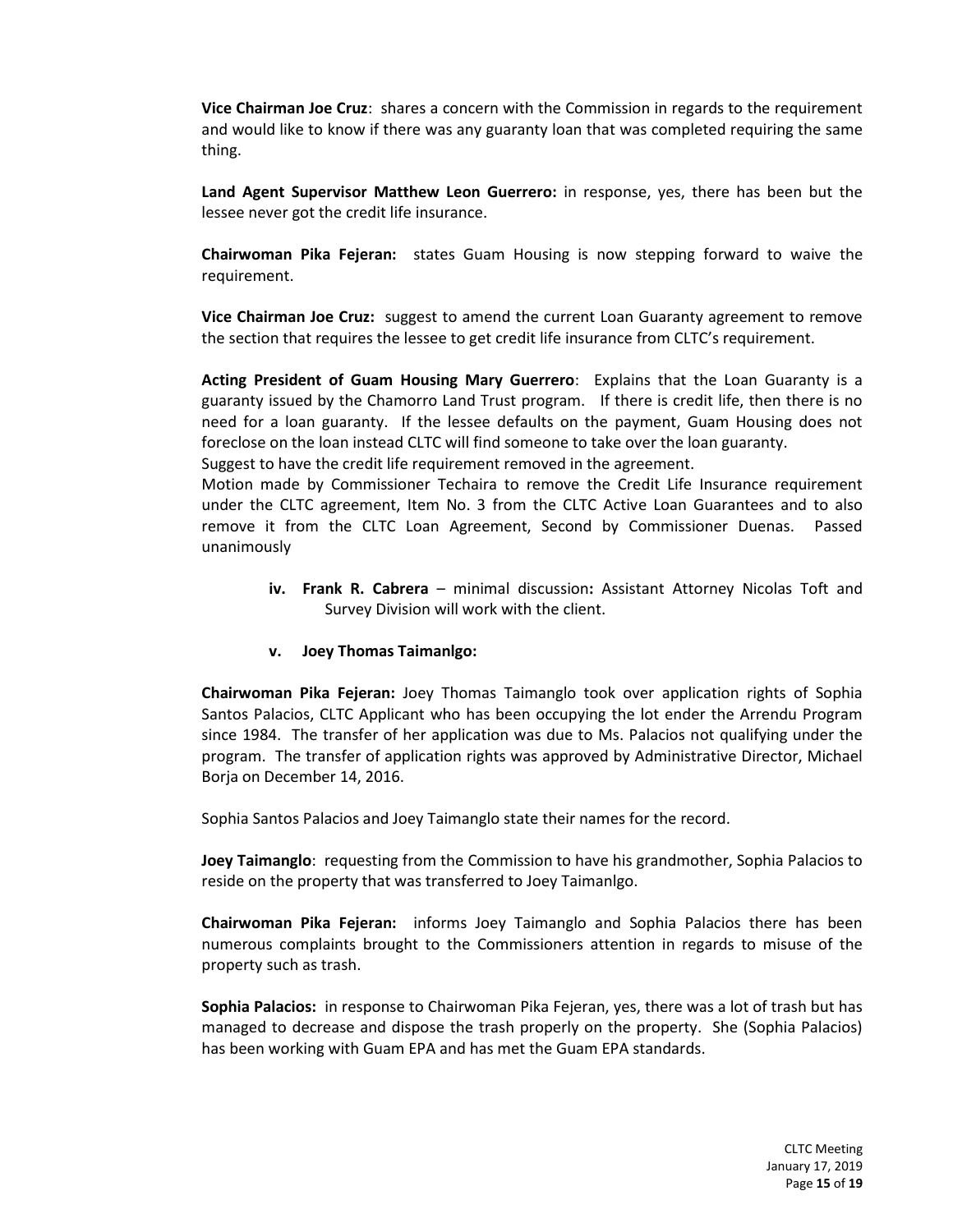**Chairwoman Pika Fejeran:** addressed Land Agent II Glen Eay, to confirm if he has been in contact with Guam EPA.

**Land Agent II Glen Eay:** in response to Chairwoman Pika Fejeran's question, yes, he has met with Guam EPA. A follow up inspection was done, the resident, Sophia Palacios has cleaned up the property and has met the Guam EPA requirements.

A motion made by Commissioner Duenas to authorize occupancy of Joey Thomas Taimanglo on Lot 3, Block 20, Tract 10316, Dededo provided there are no valid complaints by surrounding land owners, Second by Commissioner Techaira. Passed unanimously.

#### **vi. James Anthony Sandlin**

**Chairwoman Pika Fejeran:** James Anthony Sandlin an Agriculture Lessee has a Loan Guaranty with Guam Housing Corporation in the amount of \$114,350.00 and is now trying to obtain a second loan with Small Business Administration (SBA) to extend the existing home. The lessee was advised to obtain a written consent from GHC as stipulated in the Leasehold Mortgage recorded under Instrument No. 827045. An inspection was conducted on January 11, 2019, and found three homes on the property and no sign of agriculture use. The Lessee indicated that the two homes will be demolished with the funds of the SBA loan.

**James Anthony Sandlin**: states his name for the record and states his reason for appearing before the Commission.

He applied for an SBA Loan for Typhoon Manghut, a recent storm that passed. Provided SBA with all the necessary information that was required by them (SBA). Because CLTC is the lessor, it is required by SBA to get a written approval from CLTC and Guam Housing.

A motion was made by Commissioner Techaira to approve the Assignment of Lease with SBA, provided they obtain a letter from Guam Housing Corporation, remove the two structures to comply with the Agriculture Lease terms and agreement; second by Commissioner Duenas. Passed unanimously.

#### **e. Lease/Addendum/Utility Authorizations**

Below are the following items that were tabled for the next meeting scheduled for February 7, 2019.

- i. Rosanna Marie Camacho
- ii. Lindsey Quitugua Mafnas
- iii. Francisco Blas Salas
- iv. Polly J.B. Gay
- v. Daniel E. Sablan
- vi. Norma Arciga Benavente
- vii. Sara Rose Flores
- viii. Ramona Perez Salas
- ix. Edward Blas Peredo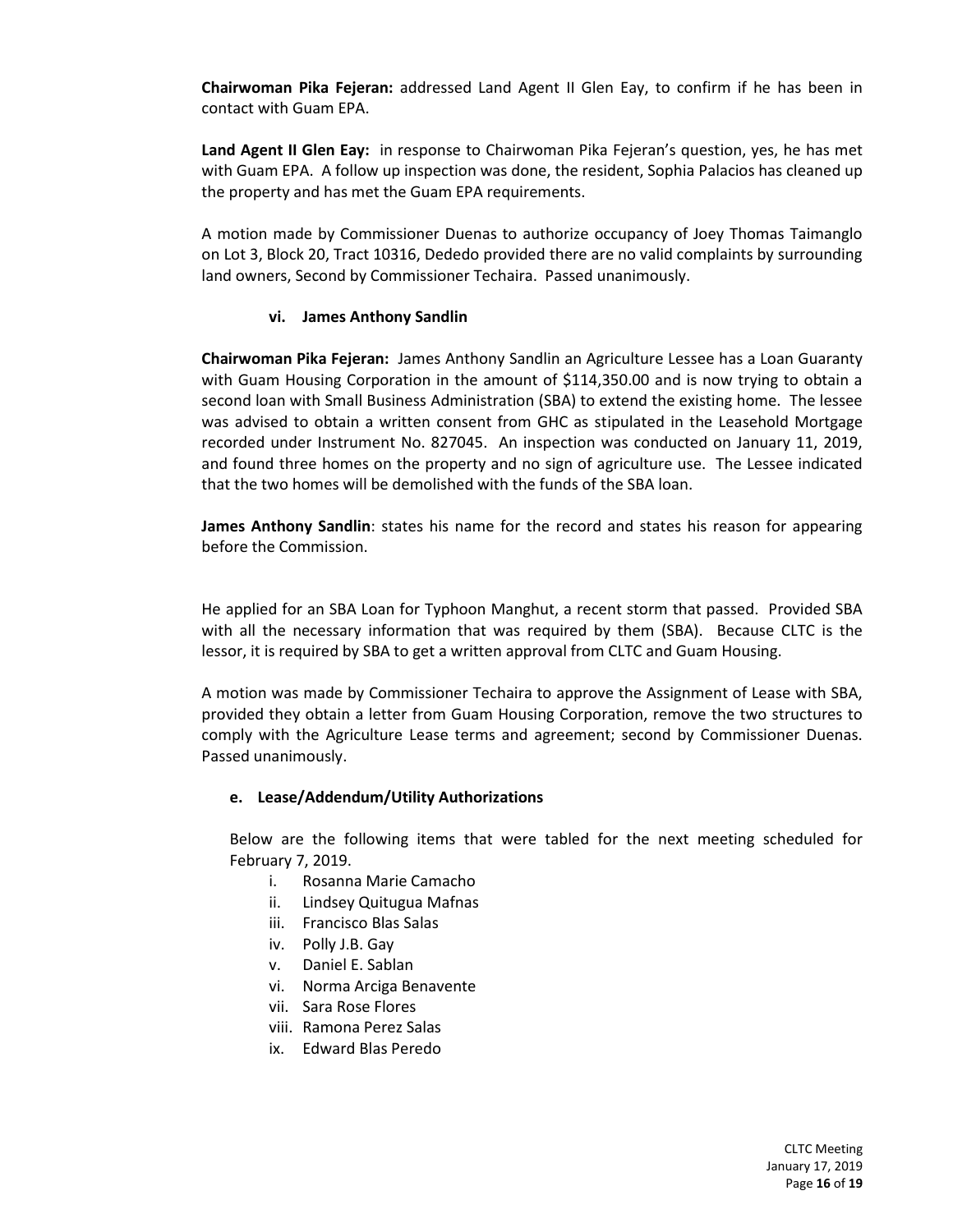**Chairwoman Pika Fejeran:** moving to Rita Santos Cruz who is present and waiting to be called.

A request to correct the lot designation of the leased premises from a portion of Lot 7, Talofofo to a portion of Lot 6-R2, Block 13, Tract 2831, Talofofo, containing an area of 2 acres.

Based on CLTC's findings indicate that Rita Cruz was pre-occupying a portion of the lot requested; evidence of an old tractor and metal posts from an old shack and Customer Account with GWA for the subject lot. CLTC has issued a Residential Lease to Shawn Nelson containing an area of 2,024 square meters. CLTC has identified a replacement lot for Mr. Nelson. Mr. Nelson's lease was ratified by the Commission on September 6, 2018.

**Land Administrator Margarita Borja:** informs the commission, CLTC spoke with Shawn Nelson and he has agreed to relocate to a replacement lot that has been identified. The lot identified for Shawn Nelson is one of the Land for the Landless Lots. Because he (Shawn Nelson) was given a half acre lease, the Land for the Landless lots are 2 quarter acre lots.

**Vice Chairman Joe Cruz:** asked if the two Land for the Landless lots are going to be consolidated into one lot for Shawn Nelson. Also asked if the subdivision is in Ija, Inarajan.

**Land Administrator Margarita Borja**: in response to Vice Chairman Joe Cruz's question. Yes, the lots will be consolidated and it is in the Talofofo Subdivision.

**Chairwoman Pika Fejeran:** Asked, why would CLTC issue two lots to Shawn Nelson?

**Land Administrator Margarita Borja:** in response to Chairwoman Pika Fejeran's question; explains the Land for the Landless lots are quarter acre lots, his leas that was issued; he was assigned a half acre lot.

**Chairwoman Pika Fejeran:** asked if Shawn Nelson can take the quarter acre lot because CLTC would be able to place two other CLTC applicants on those two lots.

**Land Administrator Margarita Borja:** in response, informs the Commission, Shawn Nelson has already agreed to accepting the two Land for the Landless lots that was offered to him.

A motion made by Vice Chairman Joe Cruz to approve the request to correct the lot designation to read a portion of Lot 6-R2, Block 13, Tract 2831, Talofofo, containing an area of 2 acres. Second by Commissioner Duenas. Passed unanimously.

**Chairwoman Pika Fejeran:** informs the Commission, due to time**,** the following items on the agenda will be tabled for the next meeting scheduled for February 7, 2019.

- 1. Pre-Moratorium Lease List
- 2. Commercial Licenses
- 3. Unregistered Land
- 4. Infrastructure & Survey Fund Appropriations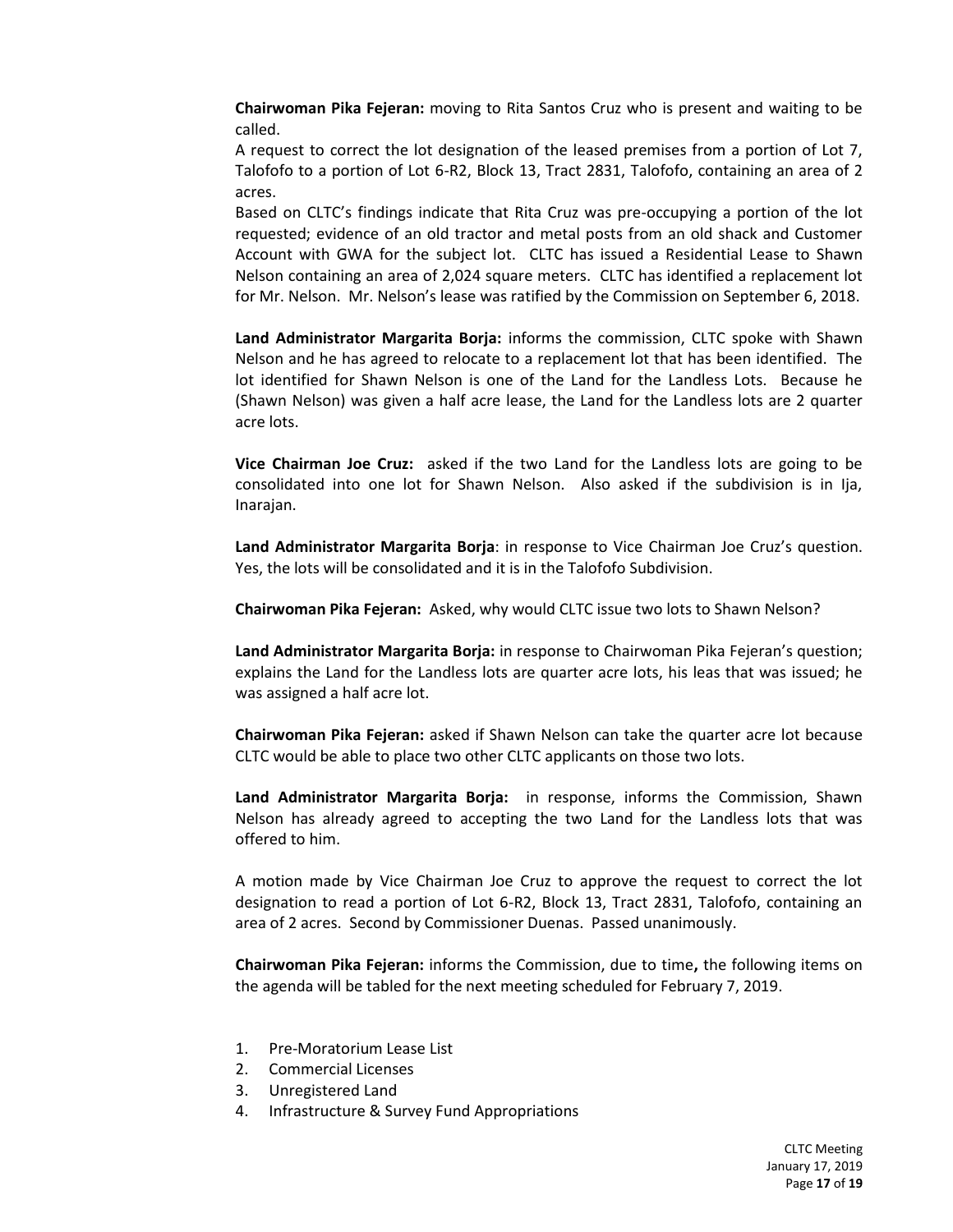# **VII. ADMINISRATIVE MATTERS**

- 1. Transition Report
- 2. CLTC Staff
- 3. Processing of Maps
- 4. Financial Report

#### **VIII. COMMISSIONERS COMMENTS – No comments**

#### **IX. ADJOURNMENT : 5:10 p.m.**

Next meeting scheduled for February 7, 2019; 1PM.